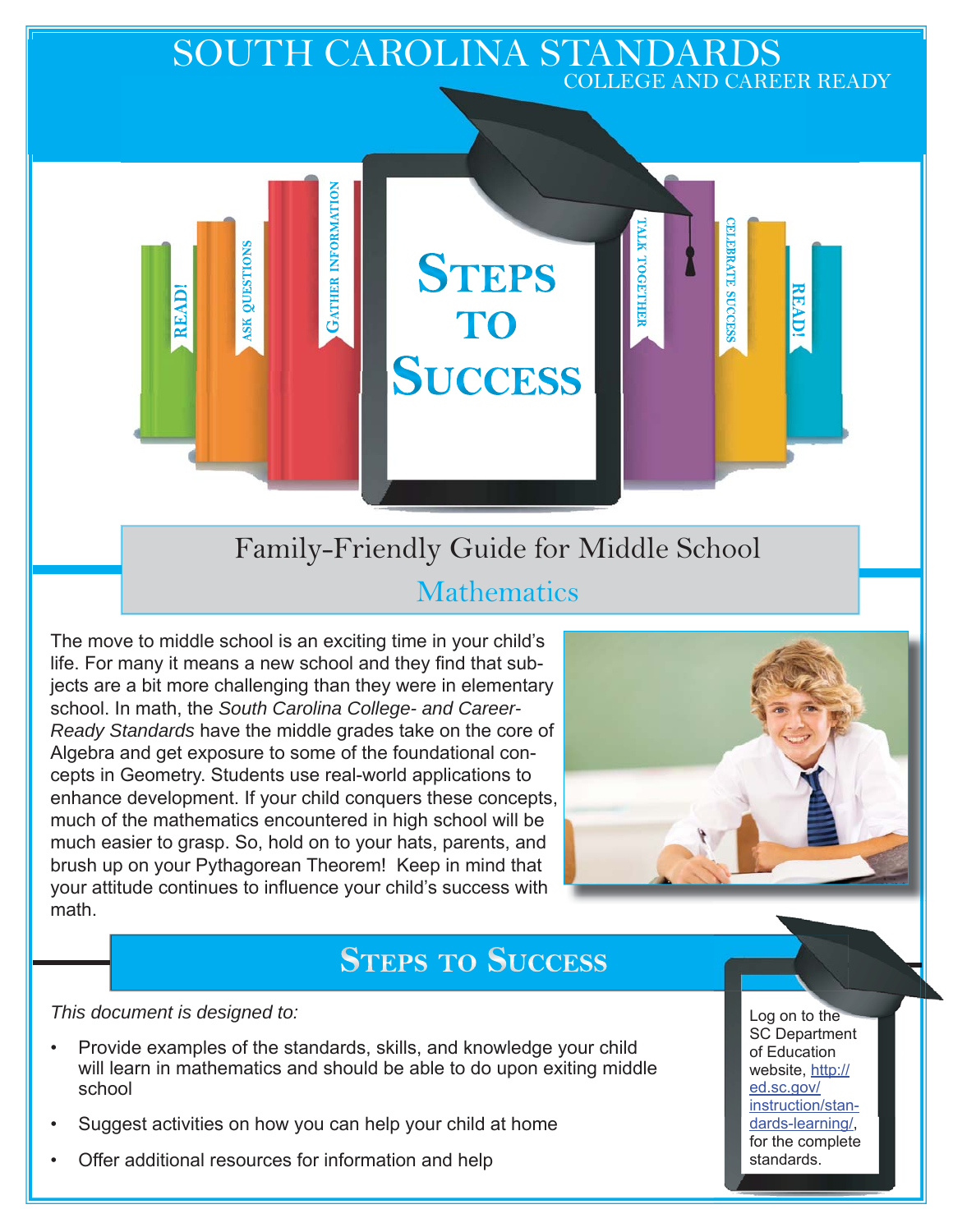## LEARN ABOUT THE STANDARDS

The *South Carolina College- and Career-Ready Standards for Mathematics*:

- Outline the knowledge and skills students must master so that, as high-school graduates, they have the expertise needed to be successful in college or careers.
- Provide a set of grade-level standards, "stair steps," based on the previous grade's standards which serve as the foundation for the next grade.
- Ensure that no matter where a student lives in South Carolina, the expectations for learning are the same.

Human knowledge now doubles about every three years. Therefore, revision of South Carolina's standards occurs periodically to respond to this growth of knowledge and increase of needed skills so our students will be ready for college or jobs. *The Col-* *lege- and Career-Ready Standards* prepare students for dealing with the growing mass of information by not only emphasizing content knowledge but by also stressing the skills of reasoning, analyzing data, and applying information to examine and solve situations.

South Carolinians developed these academic standards for South Carolina's children. The Mathematics standards are aligned with the *Profile of the South Carolina Graduate*, which summarizes the knowledge, skills, and habits employers expect. (See http://sccompetes.org/wp-content/uploads/2016/01/Profileof-the-South-Carolina-Graduate\_Updated.pdf) Developed by business leaders, the *Profile* is approved by the South Carolina Chamber of Commerce and endorsed by the Superintendents' Roundtable as well as South Carolina's colleges and universities. The *Profile* demands world-class knowledge and skills, and emphasizes critical thinking and problem solving, communication, and interpersonal skills.

## MATHEMATICS IN MIDDLE SCHOOL

#### **NUMBER SYSTEM**

Middle-school students broaden their concept of numbers into the "system of numbers," the different types of numbers (natural, whole, integers, rational, irrational), and different representations of them. These **Steps to Success** include:

| <b>Fifth Grade</b> |                                                                                                           | <b>Middle School</b>                                                                                                         | <b>High School</b>                                                                                                                     |
|--------------------|-----------------------------------------------------------------------------------------------------------|------------------------------------------------------------------------------------------------------------------------------|----------------------------------------------------------------------------------------------------------------------------------------|
|                    | Understand "place value" using  <br>decimals up to a thousandth                                           | Recognize rational numbers<br>$\bullet$<br>(numbers that can be writ-<br>ten as fractions) and irrational                    | Understand expressions in-<br>volving simple radicals (roots:<br>square or cube, etc.) and                                             |
|                    | Add, subtract, multiply, and<br>divide decimals to hundredths<br>using models and drawings                | numbers (numbers that as a<br>decimal are infinite, such as pi,<br>3.14159                                                   | rational exponents (fractions);<br>convert between the two forms<br>of expressions                                                     |
|                    | Add and subtract fractions with<br>unlike denominators (bottom<br>number) to solve real-world<br>problems | $\bullet$<br>Understand the different ways<br>of representing rational num-<br>bers (fractions, decimals, or<br>percentages) | Understand imaginary num-<br>bers $(i = \sqrt{-1})$ and know that a<br>complex number is a combina-<br>tion of a real and an imaginary |
|                    | Extend knowledge of multiply-<br>ing fractions to include multiply-<br>ing fractions by fractions         | Add, subtract, multiply, and<br>$\bullet$<br>divide negative numbers in<br>real-world situations                             | number                                                                                                                                 |
|                    | Solve division problems using<br>unit fractions (1 is the numera-<br>tor) and whole numbers               | Solve real-world percent prob-<br>$\bullet$<br>lems (e.g., tax, tips, markups,<br>and markdowns)                             |                                                                                                                                        |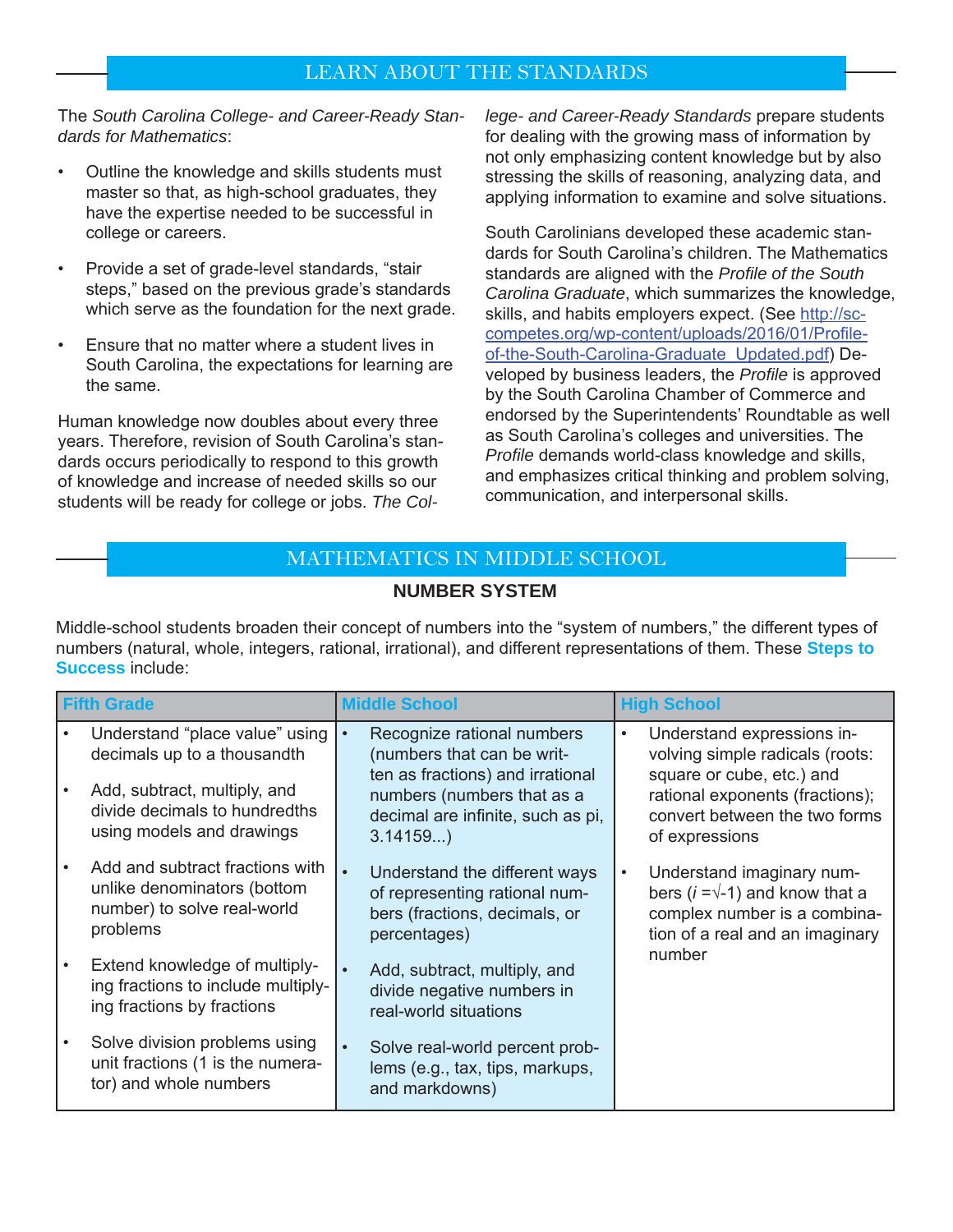# MATHEMATICS IN MIDDLE SCHOOL

#### **THINKING AND OPERATIONS**

In middle school, students move from a focus on ratios and proportions to examining functions. Your child will learn to reason using algebraic expressions and study linear equations having one and two variables. These **Steps to Success** include:

| <b>Fifth Grade</b> |                                                                                                                                                                                                                | <b>Middle School</b>                                                                                                                                                                                                                                                                                                                               |                                                                                                                                                                                                        | <b>High School</b>                                                                                                                                                                                                             |
|--------------------|----------------------------------------------------------------------------------------------------------------------------------------------------------------------------------------------------------------|----------------------------------------------------------------------------------------------------------------------------------------------------------------------------------------------------------------------------------------------------------------------------------------------------------------------------------------------------|--------------------------------------------------------------------------------------------------------------------------------------------------------------------------------------------------------|--------------------------------------------------------------------------------------------------------------------------------------------------------------------------------------------------------------------------------|
| $\bullet$          | Understand grouping of<br>numbers using parentheses<br>and brackets $4(3+2)=$<br>Translate the groupings                                                                                                       | $\bullet$<br>Write and solve equations and<br>inequalities for real-world situa-<br>tions (e.g., the distance $(D)$ trav-<br>eled by a train in time $(t)$ might be<br>expressed by an equation D=85t,                                                                                                                                             | $\bullet$<br>$\bullet$                                                                                                                                                                                 | Add, subtract, and multiply<br>polynomials (math expressions<br>such as $5xy2-3x+4$ )<br>Perform arithmetic with rational                                                                                                      |
|                    | into verbal statements (four<br>groups of 3+2 equal ?)                                                                                                                                                         | where $D$ is in miles and $t$ is in<br>hours)                                                                                                                                                                                                                                                                                                      |                                                                                                                                                                                                        | expressions -- the ratio of two<br>polynomials $(x3+6)/(x-2)$                                                                                                                                                                  |
| $\bullet$          | Understand and graph<br>ordered pairs: (14,5) means<br>fourteen units to the right on<br>the horizontal axis and five<br>units up on the vertical axis<br>of a coordinate grid<br>Investigate the relationship | Understand ratios and rates, and<br>solving problems involving propor-<br>tional relationships (e.g., if it took<br>7 hours to mow 4 lawns, then at<br>that rate, how many lawns could<br>be mowed in 35 hours? At what<br>rate were lawns being mowed?)                                                                                           | $\bullet$                                                                                                                                                                                              | Create and solve equations<br>based on real-world problems<br>involving formulas that have<br>one or multiple unknowns, such<br>as converting temperatures<br>between Fahrenheit (f) and<br>Celsius (c) using $c=$ $f=$ 32/1.8 |
|                    | between two numerical pat-<br>$\bullet$<br>terns<br>$\bullet$<br>$\bullet$                                                                                                                                     | Analyze relationships in tables,<br>graphs, and equations of indepen-<br>dent and dependent variables                                                                                                                                                                                                                                              |                                                                                                                                                                                                        | Reason with equations and<br>inequalities: find solution(s) to<br>the problem, justify solution(s),<br>and verify                                                                                                              |
|                    |                                                                                                                                                                                                                | Explore positive and negative<br>$\bullet$<br>exponents, square roots, cube<br>roots, and scientific notation (e.g.,<br>evaluating $\sqrt{36}$ or $\sqrt{27}$ ; estimating<br>world population as 7x109)<br>Add, subtract, and multiply poly-<br>nomials with math expressions<br>such as $(9r3 + 5r2 + 11r) + (-2r3 +$<br>$\bullet$<br>$9r - 8r2$ | Build and solve functions<br>(equations to which there is<br>only one solution and in which<br>the first variable determines the<br>value of the second variable),<br>including linear, quadratic, and |                                                                                                                                                                                                                                |
|                    |                                                                                                                                                                                                                |                                                                                                                                                                                                                                                                                                                                                    |                                                                                                                                                                                                        | exponential                                                                                                                                                                                                                    |
|                    |                                                                                                                                                                                                                |                                                                                                                                                                                                                                                                                                                                                    |                                                                                                                                                                                                        | Interpret functions. Explain the<br>domain and range of a func-<br>tion. Identify the intercepts $(x)$<br>and $y$ ) for the function. Be able<br>to graph the function.                                                        |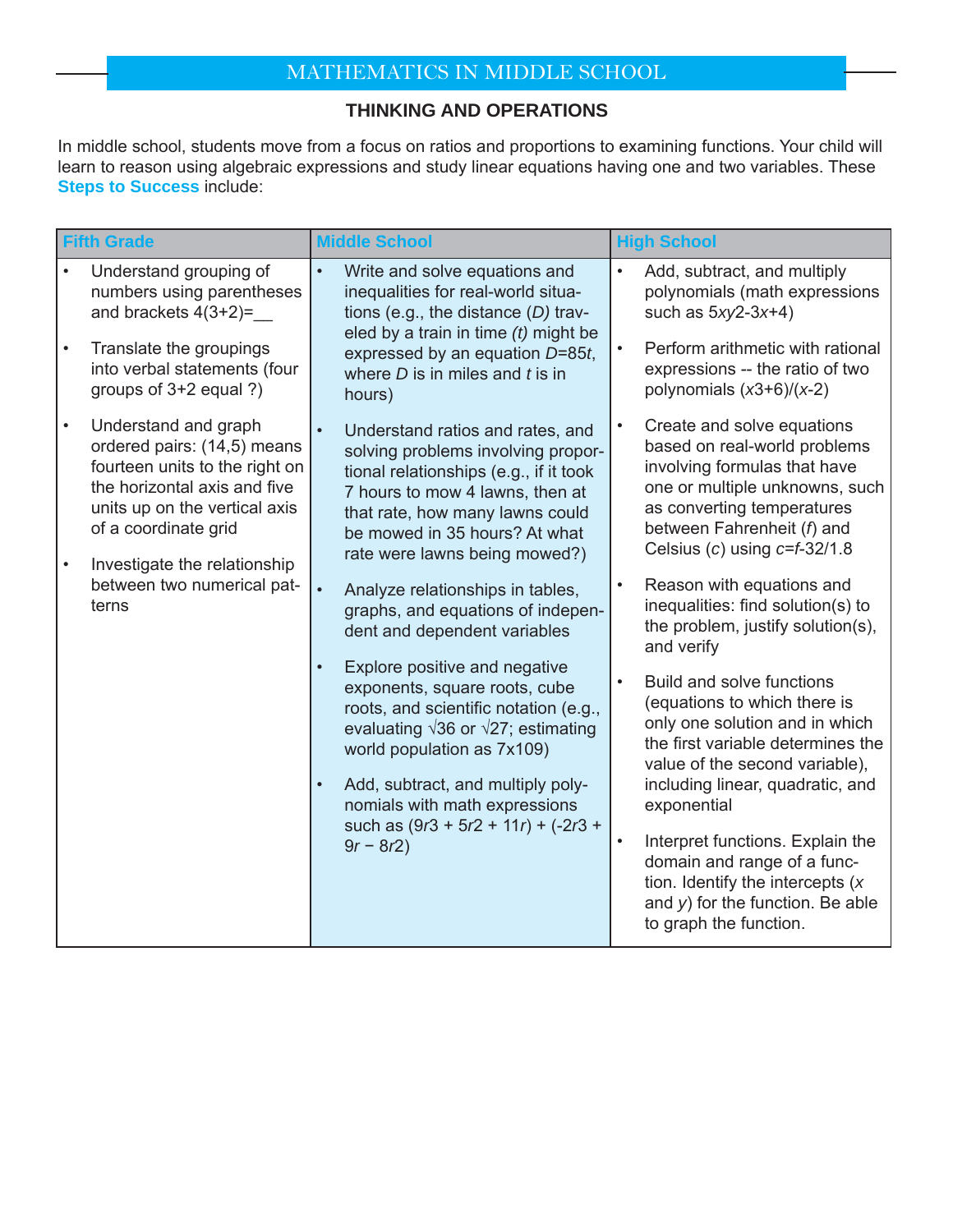# MATHEMATICS IN MIDDLE SCHOOL

### **GEOMETRY**

The middle grades get your child ready for high-school Geometry. Middle-school students progress from solving problems of volume and surface area to studying the relationships between geometric figures. They then move into solving problems involving cylinders, cones, and spheres. These **Steps to Success** include:

| <b>Fifth Grade</b>                |                                                                                                                                            | <b>Middle School</b>                                                                                                                                                                                             | <b>High School</b>                                                                                                            |
|-----------------------------------|--------------------------------------------------------------------------------------------------------------------------------------------|------------------------------------------------------------------------------------------------------------------------------------------------------------------------------------------------------------------|-------------------------------------------------------------------------------------------------------------------------------|
|                                   | Understand ordered pairs and<br>their relationship to the x and<br>y axes of a coordinate grid like                                        | $\bullet$<br>Reason about relationships<br>between shapes to determine<br>area, surface area, and volume                                                                                                         | $\bullet$<br>Use geometric terms and<br>figures to describe real-world<br>objects                                             |
| a map                             | longitude and latitude lines on                                                                                                            | Solve real-world problems<br>$\bullet$<br>involving scale drawings                                                                                                                                               | Represent rotations, reflec-<br>$\bullet$<br>tions, translations, and dilations                                               |
| $\bullet$<br>real-world situation | Plot and interpret points on a<br>coordinate grid to illustrate a                                                                          | Understand congruence and<br>$\bullet$<br>similarity using physical mod-<br>els, transparencies, or Geom-                                                                                                        | of objects using graphs, func-<br>tions, and software to under-<br>stand the effects of transforma-<br>tions and compositions |
|                                   | Classify two-dimensional<br>shapes into a hierarchy. All<br>rectangles are parallelograms<br>but not all parallelograms are<br>rectangles. | etry software (e.g., given two<br>congruent figures, show how to<br>obtain one from the other by a<br>sequence of rotations, transla-<br>tions, and/or reflections)<br>Understand and apply the Py-<br>$\bullet$ | Prove and apply, in mathemati-<br>$\bullet$<br>cal and real-world contexts,<br>theorems about:<br>lines and angles            |
|                                   |                                                                                                                                            | thagorean Theorem $(a^2+b^2=c^2)$<br>to solve problems                                                                                                                                                           | relationships within and<br>among triangles                                                                                   |
|                                   |                                                                                                                                            |                                                                                                                                                                                                                  | parallelograms                                                                                                                |
|                                   |                                                                                                                                            |                                                                                                                                                                                                                  | Explain the sources for the for-<br>$\bullet$<br>mulas and apply, in mathemati-<br>cal and real-world problems:               |
|                                   |                                                                                                                                            |                                                                                                                                                                                                                  | circumference and area of<br>a circle                                                                                         |
|                                   |                                                                                                                                            |                                                                                                                                                                                                                  | volume and surface area<br>of a sphere, cylinder, pyramid,<br>cone, and prism                                                 |
|                                   |                                                                                                                                            |                                                                                                                                                                                                                  | Construct geometric figures<br>$\bullet$<br>and use these figures to specu-<br>late about geometric relation-<br>ships        |
|                                   |                                                                                                                                            |                                                                                                                                                                                                                  | Prove simple geometric theo-<br>$\bullet$<br>rems with Algebra using coor-<br>dinates                                         |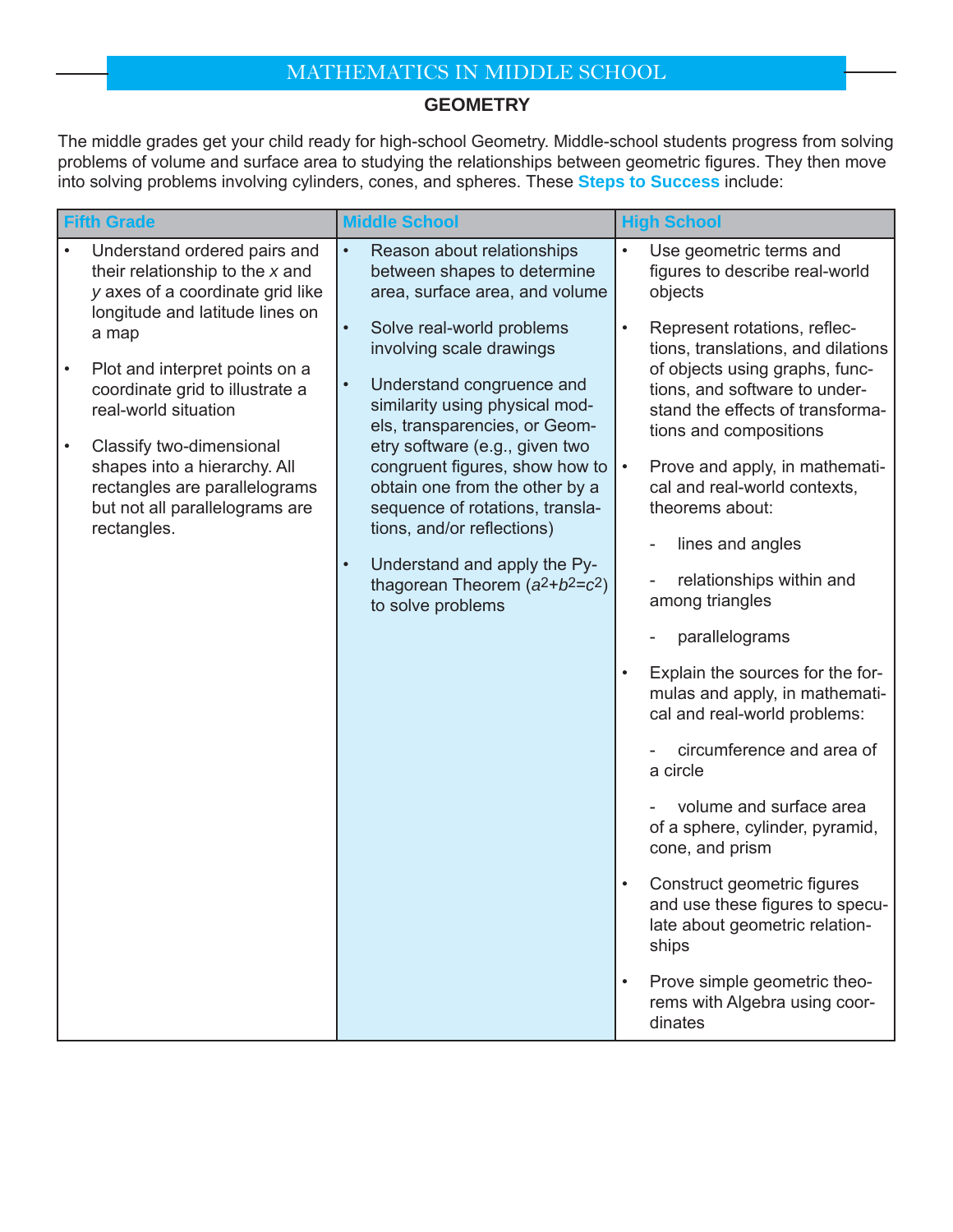## **MEASUREMENT, DATA ANALYSIS AND PROBABILITY**

Middle-school students begin to focus on ways to organize qualitative data (it describes something) and quantitative data (numbers) in order to examine information to find patterns and solve problems. They are introduced to Probability. These **Steps to Success** include:

| <b>Fifth Grade</b>     |                                                                                                                                                                                                                  | <b>Middle School</b>                                                                                                                                                                                                                                                                                                                | <b>High School</b>                                                                                                                                                                                                                                                                                                                                                                           |
|------------------------|------------------------------------------------------------------------------------------------------------------------------------------------------------------------------------------------------------------|-------------------------------------------------------------------------------------------------------------------------------------------------------------------------------------------------------------------------------------------------------------------------------------------------------------------------------------|----------------------------------------------------------------------------------------------------------------------------------------------------------------------------------------------------------------------------------------------------------------------------------------------------------------------------------------------------------------------------------------------|
| $\bullet$              | Convert measurement into<br>a larger or a smaller unit (for<br>example, inches into feet or<br>feet into inches, centimeters<br>into meters, or meters into<br>centimeters)<br>Create a line with fraction units | Create graphs (dotplots, box-<br>$\bullet$<br>plots, histograms); describe<br>data by examining the center<br>(averages); and spread<br>(variability) of a distribution<br>Use statistics to draw infer-<br>$\bullet$                                                                                                               | $\bullet$<br>Summarize data on appropri-<br>ate displays and compare<br>the fit of linear, quadratic, or<br>exponential models. Select the<br>appropriate model. Fit a func-<br>tion to the data and use the<br>function to solve problems in                                                                                                                                                |
|                        | (such as 1/8 units.) Use the<br>line units to solve problems.                                                                                                                                                    | ences and make comparisons<br>(e.g., deciding which candi-<br>date is likely to win an election<br>based on a survey)                                                                                                                                                                                                               | the context of the data.<br>Understand each potential<br>sample from a population                                                                                                                                                                                                                                                                                                            |
| $\bullet$<br>$\bullet$ | Understand how to measure<br>volume using unit cubes<br>Determine the difference<br>between perimeter, area, and                                                                                                 | Find the probability of an event<br>$\bullet$<br>and connect probability to<br>sampling (e.g., calculating the<br>probability of getting a heads                                                                                                                                                                                    | gives a different estimate of a<br>population statistic, and each<br>estimate has error associated<br>with it                                                                                                                                                                                                                                                                                |
|                        | volume. Know which is appro-<br>priate for a given situation.                                                                                                                                                    | when flipping a coin or getting<br>the sum of seven when tossing<br>number cubes)<br>Analyzing statistical relation-<br>ships by using a line of best fit<br>or "trend" line (a straight line<br>that models an association<br>between two quantities)<br>Organize data using a matrix to<br>$\bullet$<br>solve real-world problems | Understand the basics of<br>probability: the concepts of<br>conditional probability, depen-<br>dent, and independent events.<br>Distinguish between theoretical<br>and experimental probabilities.<br>Illustrate the difference with an<br>everyday experiment.<br>Analyze and evaluate out-<br>comes of decisions using prob-<br>ability concepts. Determine if<br>the decisions were fair. |
|                        |                                                                                                                                                                                                                  |                                                                                                                                                                                                                                                                                                                                     | Understand mathematical<br>modeling. Identify and select<br>relevant features of a situation,<br>representing those features<br>symbolically, defining appropri-<br>ate quantities, and considering<br>the accuracy and limitations of<br>the model.                                                                                                                                         |
|                        |                                                                                                                                                                                                                  |                                                                                                                                                                                                                                                                                                                                     | Recognize vector quantities<br>as having both magnitude and<br>direction (such as velocity) and<br>scalar quantities that have only<br>magnitude (volume)                                                                                                                                                                                                                                    |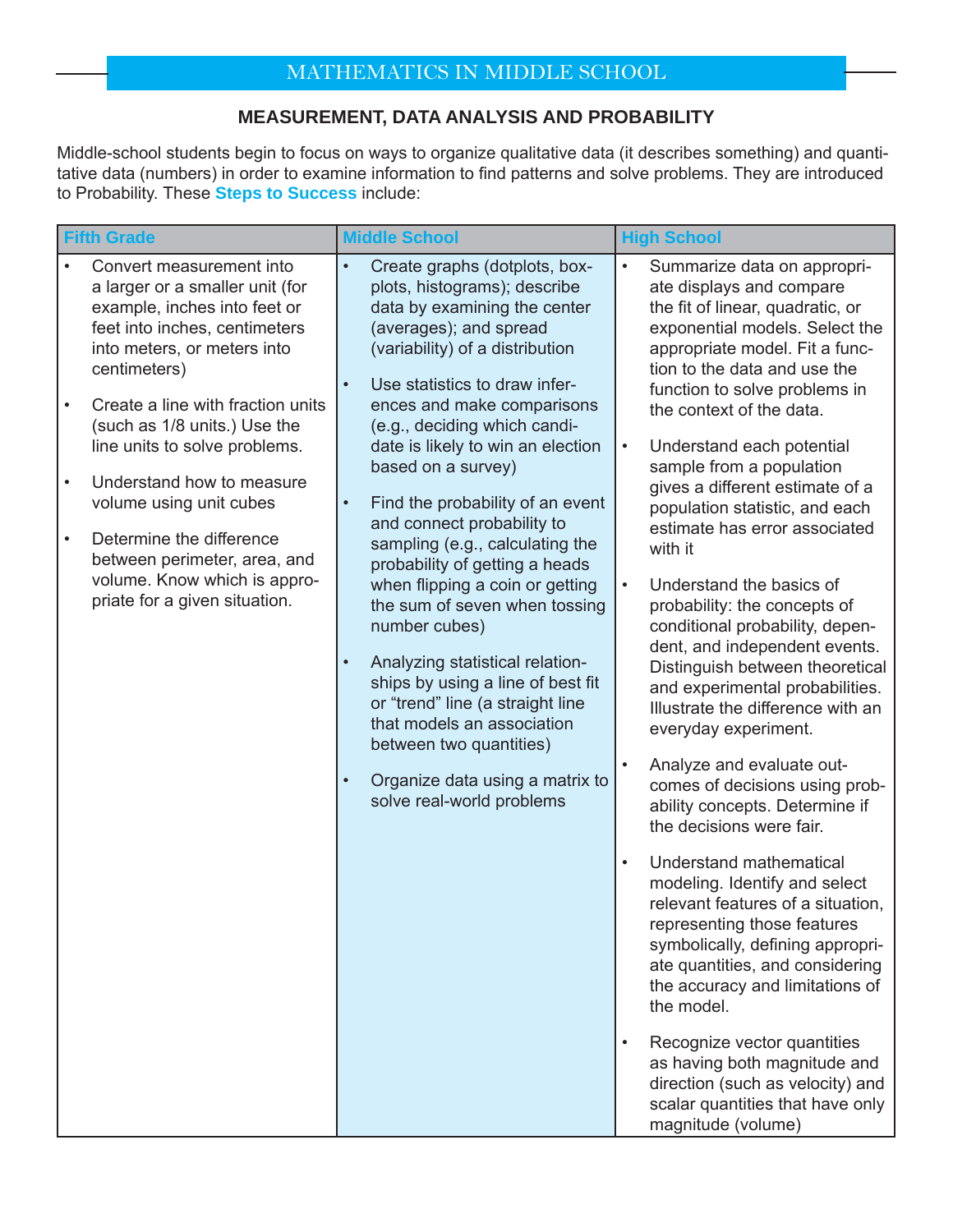## LEARNING AT HOME

As your middle-school child moves more in depth into the world of algebraic expressions and works on Geometry, he still needs your support to succeed. Stay informed about her work and talk to her teachers before report card time to learn whether she needs help with specific skills. Remember, a positive attitude makes a difference to him. Here are some suggestions for things to do at home to help your child learn:

- Pop some popcorn. Compare the volumes of tall and short cylinders formed with 8 x 11-inch sheets of paper by filling them with the popcorn. Which would you buy? The activity compares the volume to height in cylinders and the underlying math concept.
- Check out the NASA site http://spacemath.gsfc.nasa.gov/media.html, which uses actual NASA missions to provide situations for middle-school students to use their math. Provided by grade level and topic, the site uses press releases, videos, and three-dimensional models to keep students interested.
- Have your child draw a floor plan to scale of their dream bedroom or house. This activity will require estimation, measuring skills, proportion, and ratios. The site http://www.math-kitecture.com/floor.html will even walk your student through making a CAD from the drawing.
- *Figure This!* has math games for the family to play together. The National Council of Teachers of Mathematics sponsors the site, http://figurethis.nctm.org/.